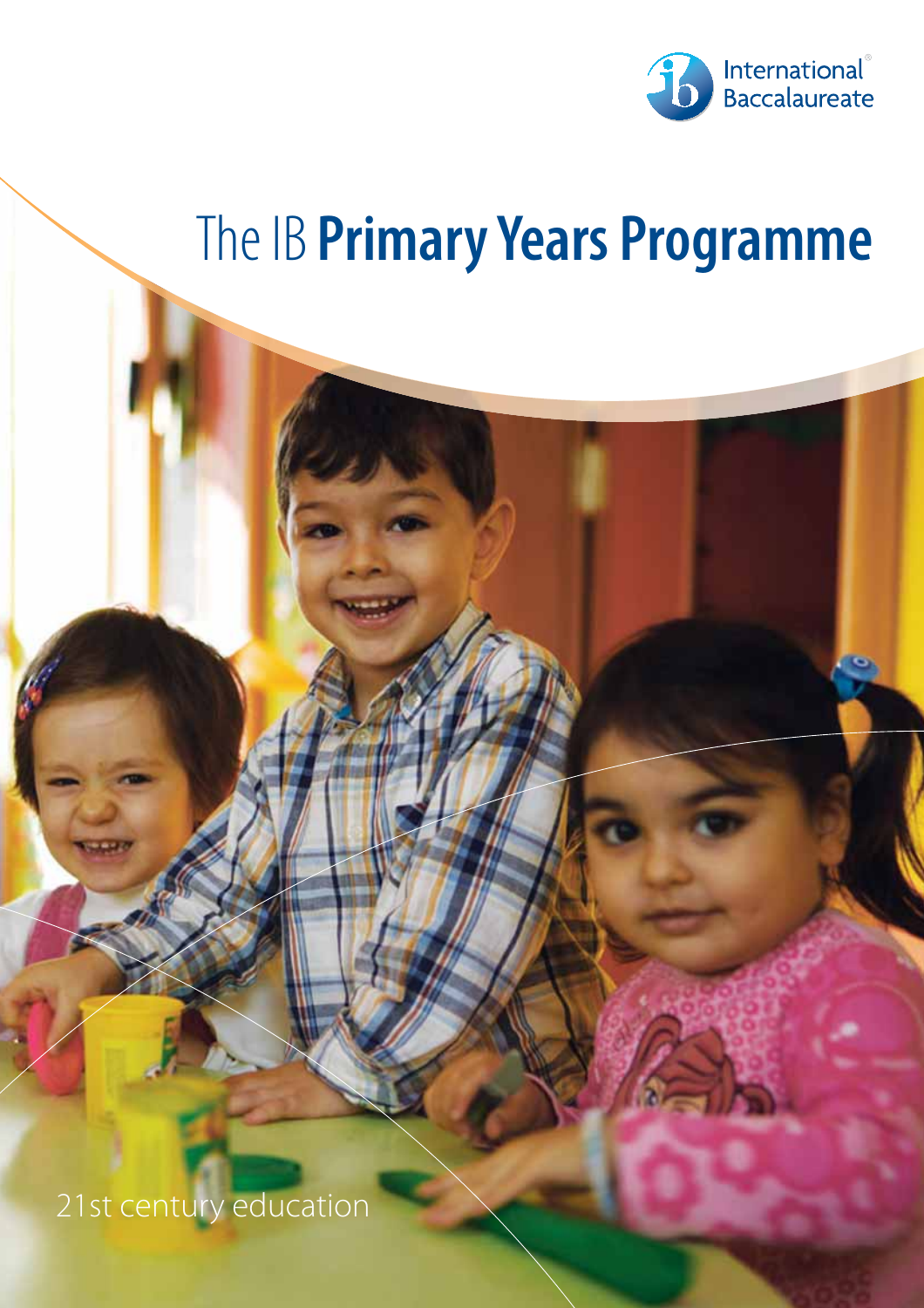Students in the 21st century are faced with the challenge of learning about an interconnected world where knowledge is constantly developing. The International Baccalaureate (IB) Primary Years Programme prepares students to be active participants in a lifelong journey of learning.

#### What is the IB Primary Years Programme?

The IB Primary Years Programme, for students aged 3 to 12, focuses on the development of the whole child as an inquirer, both in the classroom and in the world outside.

The programme:

- encourages **international-mindedness** in IB students
- encourages a **positive attitude to learning** by engaging students in inquiries and developing their awareness of the process of learning so that they become lifelong learners
- reflects **real life** by encouraging learning beyond traditional subjects with meaningful, in-depth inquiries into real issues

• emphasizes, through the **learner profile**, the development of the whole student–physically, intellectually, emotionally and ethically.

The IB Primary Years Programme frames the learning activities of the school community. Typically, the framework is flexible enough to incorporate national curriculum requirements. It is used in national and international, state and privately funded schools.

## The written curriculum

The most significant and distinctive feature of the IB Primary Years Programme is the six transdisciplinary themes. These themes are about issues that have meaning for, and are important to, all of us. The programme offers a balance between learning **about** or **through** the subject areas, and learning **beyond** them. The six themes of global significance create a transdisciplinary framework that allows students to "step up" beyond the confines of learning within subject areas:

- Who we are
- Where we are in place and time
- How we express ourselves
- How the world works
- How we organize ourselves
- Sharing the planet

The programme puts great emphasis on learning about these transdisciplinary themes. Each theme is addressed each year by all students, with the exception of students aged 3 to 5, who may engage explicitly with four of the themes each year. The themes provide the opportunity to incorporate local and global issues into the curriculum

The traditional disciplines retain a role in the IB Primary Years Programme. The six specified subjects are language, mathematics, science, social studies, arts, and personal, social and physical education. The overall expectations for each subject area are defined for each year of the programme.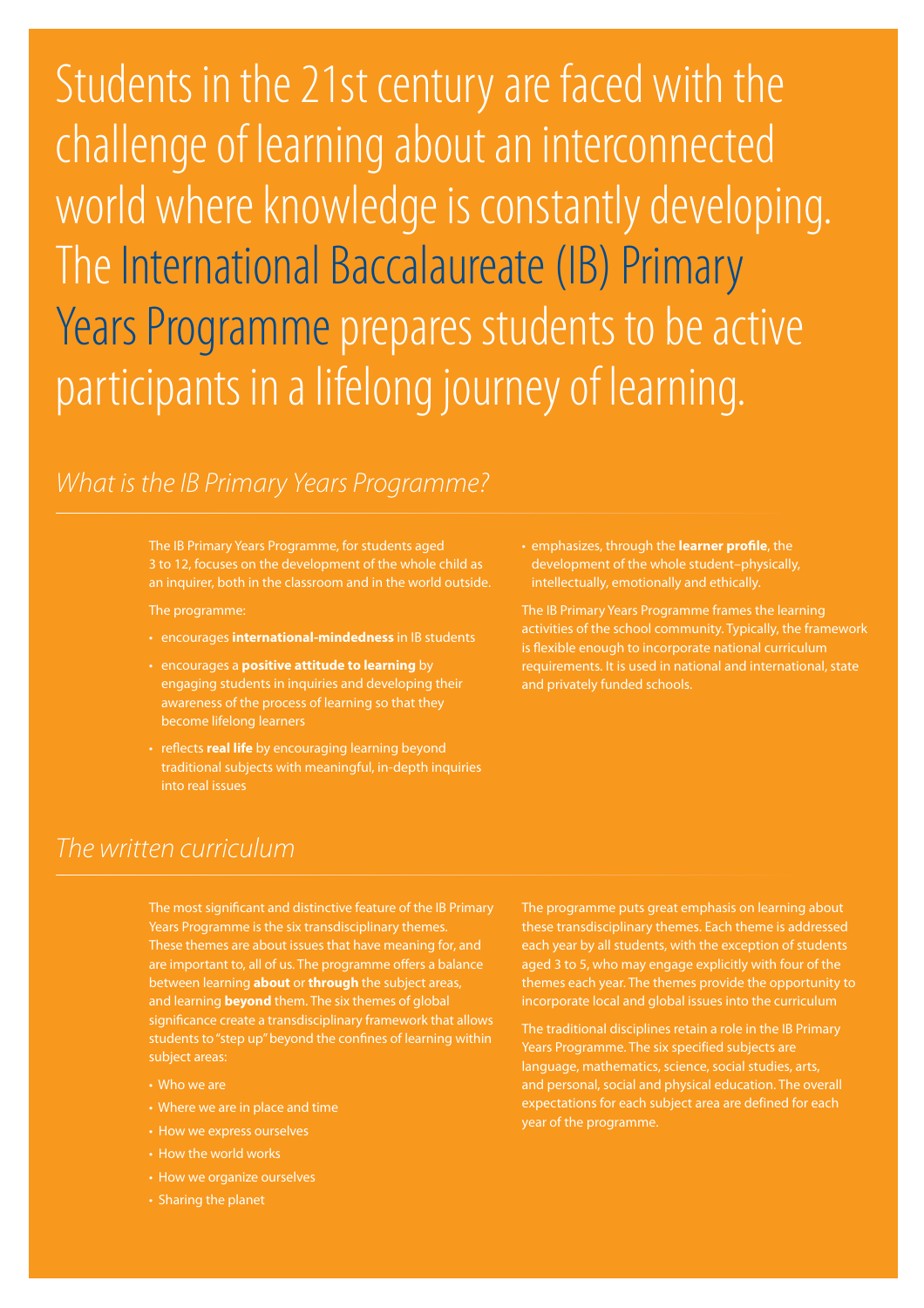

### The taught curriculum

The six transdisciplinary themes help teachers to develop a programme of **inquiries**–in-depth investigations into important ideas, identified by the teachers, and requiring a high level of involvement on the part of the students. These inquiries are substantial, in-depth and usually last for several weeks.

For example, in an inquiry about "Sharing the planet" for students aged 8 to 9, we might look at "Finite resources-infinite demands". In order to understand better the central idea that "Our planet has limited resources that are unevenly distributed" and using water as an example, we would inquire into where water comes from, how different people and countries use water, how much water we use, what happens after we have used it, the distribution of usable water around the world, how human activity has affected the availability of water, and our responsibility for water conservation. To support this inquiry, students would develop knowledge and acquire skills derived from science and social studies. In addition, they would develop transdisciplinary skills such as critical thinking, communication and time management.

In an inquiry about "Who we are" for students aged 4 to 5, we might look at "Families and friends". In order to understand better the central idea that "People need families and friends" we might look at how families are similar and different across cultures, how we make and keep friends, why we need families and friends, and families and friends through literature and the arts. To support this inquiry, students would develop knowledge and acquire skills derived from social studies, arts, and personal, social and physical education. In addition, they would develop transdisciplinary skills such as decision-making, listening, collecting data and working cooperatively.

Since these ideas are related to the world beyond the school, students see the relevance of the content and connect with it in ways that are engaging and challenging. Students who learn in this way begin to reflect on their roles and responsibilities as learners and become actively involved with their learning.

All students will know that a unit of inquiry will involve them in in-depth exploration of an important idea, and that the teacher will be collecting evidence of how well they understand that idea. They will expect to be able to work in a variety of ways, including on their own and in groups, to allow them to learn to their best advantage.

Students and parents will develop an understanding of the IB learner profile. The ten aspirational qualities of the learner profile inspire and motivate the work of teachers, students and schools, providing a statement of the aims and values of the IB and a definition of what we mean by "internationalmindedness". IB learners strive to be inquirers, thinkers, communicators, risk-takers, knowledgeable, principled, open-minded, caring, balanced and reflective.